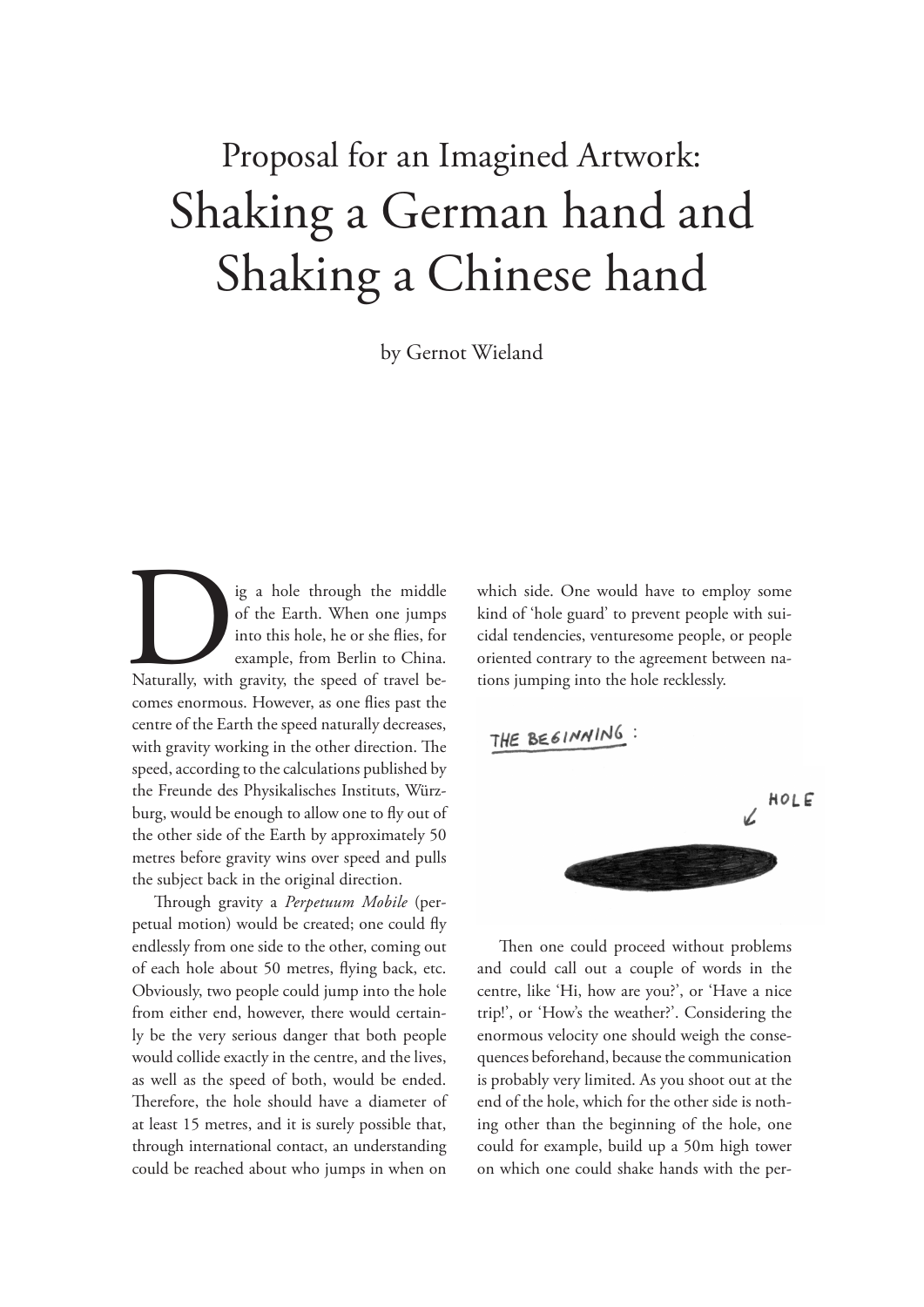son flying out (and unfortunately, flying in again all too soon), or let him have a bite from a roll, or give him letters and goods of minor weight, which are strongly desired by the other side.

As we know, one flies 50m high when exiting the hole, and that, before flying back, there comes a short inert moment of standstill, known as The Apex Point (see fig. 2) which, it so happens, fosters communication very much. It is now easy to imagine care-free flying, from entrance-to-exit flying, out-of-pure-love-of-flying flying, and at the other end one could utter or push out a short, 'Hu-hu', or 'Hello'.

It would also be important to be clear about jumping head-first into the hole. Otherwise, one would come out of the hole 'feet-first', and then one supposes, if people, or an important delegation is waiting, the flying person could offer them, instead of their hand, only their foot, which would be seen in different cultures as impolite or probably as an insult, and would be anything other than conducive to the agreement between nations because it would not only cause irritation and annoyance, but additionally could possibly lead to diplomatic notes and complications.



Also, one should bear in mind that if you would transfer the end (or according to the outlook, the beginning), of the hole to Australia, the Kangaroos living in the wild would see someone jumping 50 metres high in front of their eyes. Perhaps these poor animals would get a shock or become depressed if they would see someone who unmistakeably jumps higher than them. Animal psychology would become an enormous field of activity, but also, probably, would experience values that the whole animal world would get a benefit from. Australia would lead in animal psychology for decades.



Now, one could, as remarked above, fly endlessly forth and back. If one wants to step out after a journey forth and back, for the contentment of everybody, an exit possibility should be provided. Therefore, a 50m high pedestal installed next to the hole, and a team which catches one, is required. Here, as well, it is about trusting, because if one team forgets, or has a coffee break at the wrong time, the pitiable creature exiting the hole, would once again, embark in the other direction and would have to involuntarily work overtime (assuming it would be an employee and not somebody who jumps out of pure lust).

The required equipment, and here I come to the penultimate point, should be of good quality. One should think as follows: one races at incredible speed through a murky environment for about one and a half hours through a hole (if one doesn't get lost), to come out at the other end for an extraordinarily short moment, in relation to the whole trip. Boredom, or ennui, maybe appears, and reading is, because of the murkiness, practically impossible. A sleeping pause is also not recommendable because one could oversleep, and if, as mentioned above, an important delegation welcomes you, one could as a sleeper equally affront them as with the feet-first. It would be inconceivable that somebody would appear in front of an important delegation feet-first and asleep. Serious and possibly fatal complications would be almost entirely unavoidable.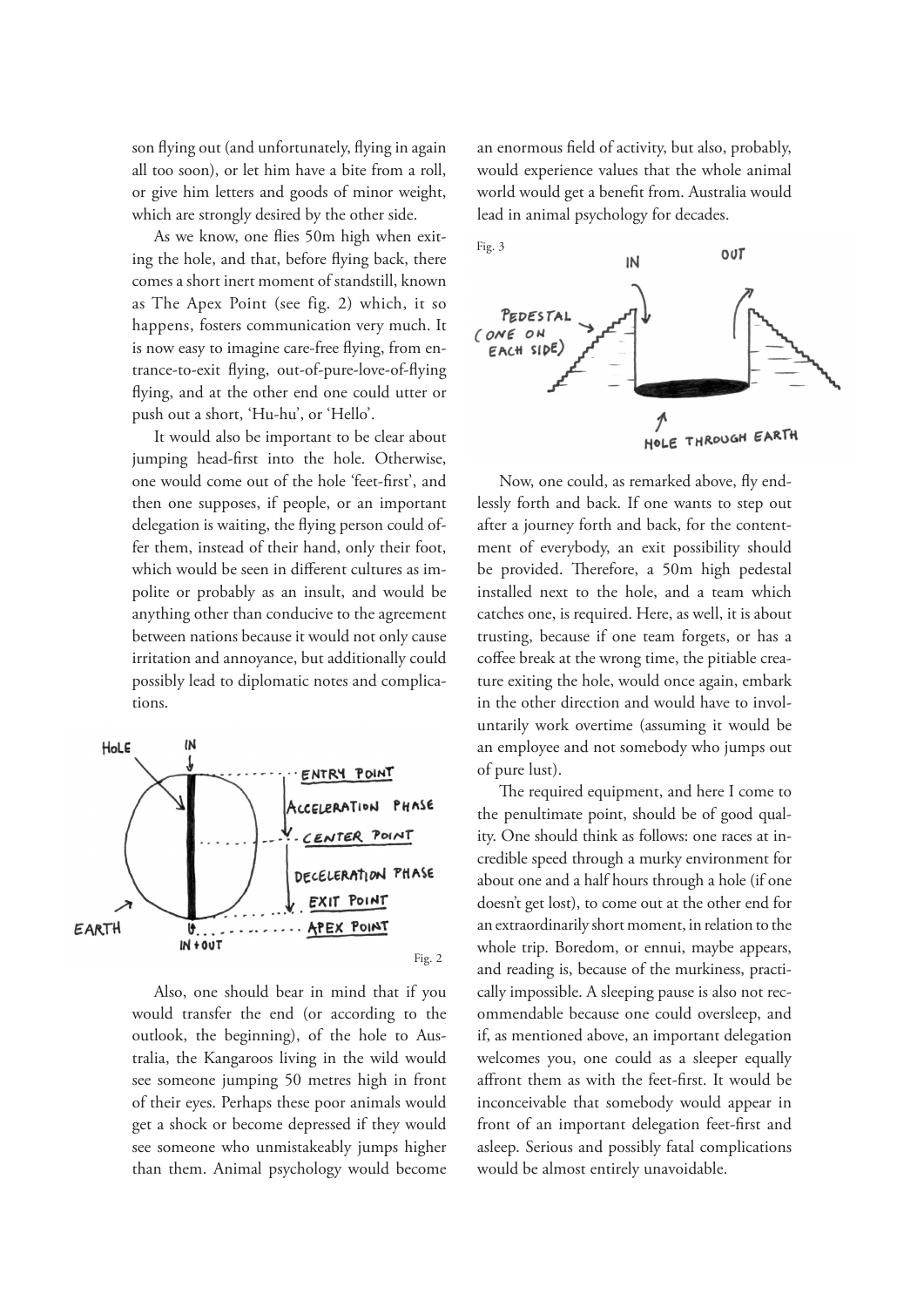## Epilogue

Given the nature of things, after some time the hole will be privatised. One would charge a fee for a jump, and full-time professional hole jumpers will be employed by firms to convey messages and goods. Most certainly, a competition will be advertised to replace the name 'hole-jumper' with a new name, a name radiating trust-worthiness and dynamism, and the anarchy of the early jump years would be forgotten (but, conversely, would be building upon that myth). Very certainly it will lead to Christo and Jeanne-Claude being commissioned to cover over the hole for a month, therefore demonstrating impressively the hole's enormous dynamism and powers of communication through its limited cessation of operation, because who would like to rush with a considerable velocity through a (probably pinkcoloured) plastic sheet?